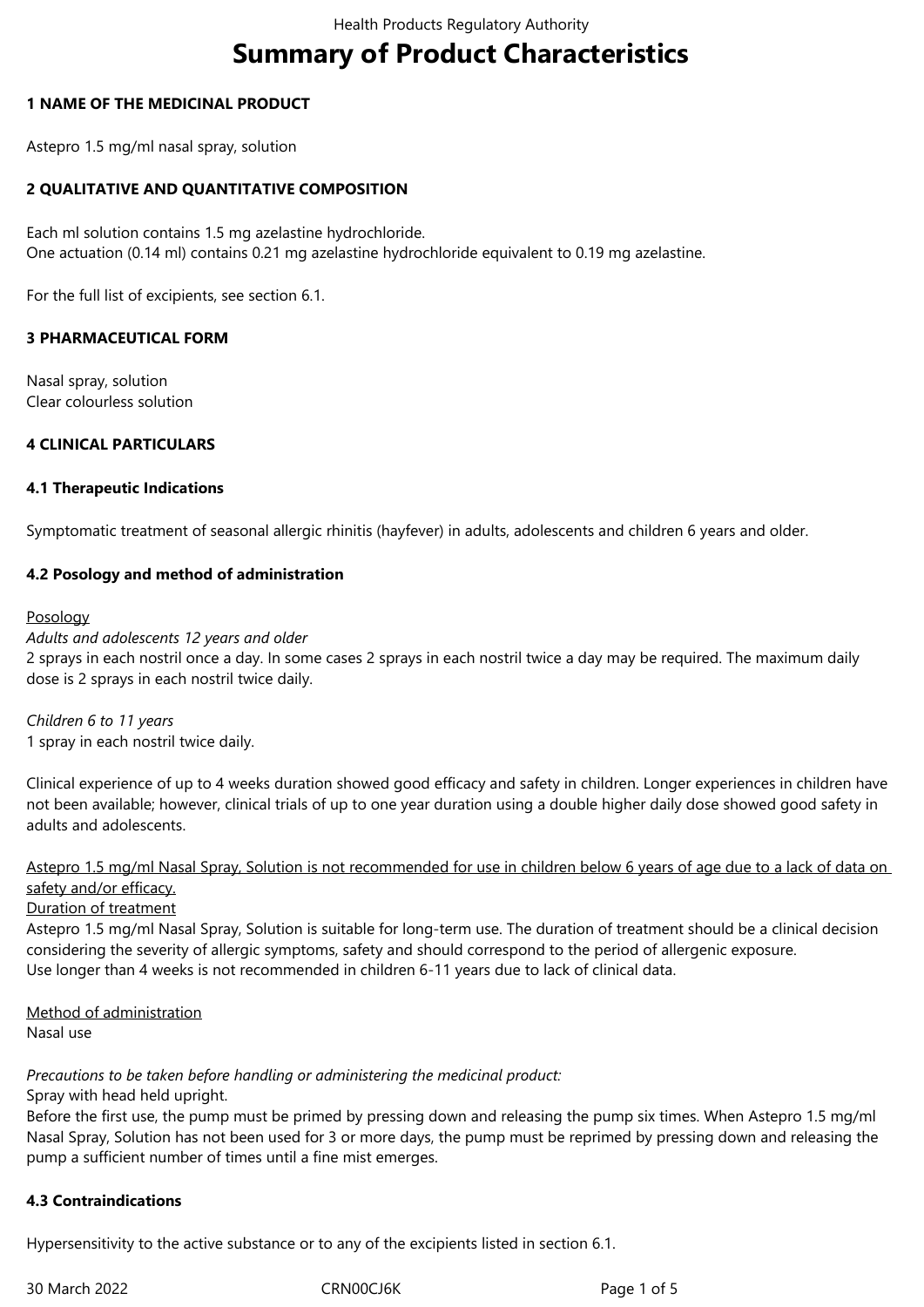# **4.4 Special warnings and precautions for use**

Nothing relevant.

## **4.5 Interaction with other medicinal products and other forms of interactions**

No interaction studies with azelastine nasal spray have been performed.

Interaction studies at high oral doses have been performed. However, they bear no relevance to Astepro 1.5 mg/ml Nasal Spray, Solution as systemic levels after administration reach no more than 1/5 of the levels that were well tolerated after oral administration.

## **4.6 Fertility, pregnancy and lactation**

#### **Pregnancy**

There are no or limited amount of data from the use of azelastine in pregnant women. At high oral doses reproductive toxicity has been seen in animals (see section 5.3). Therefore, caution should be exercised when using Astepro 1.5 mg/ml Nasal Spray, Solution during pregnancy.

## **Breastfeeding**

It is unknown whether azelastine/metabolites are excreted in human milk. Because many drugs are excreted in human milk, caution should be exercised when azelastine is administered to a nursing woman.

## **Fertility**

Effects on fertility were seen in animal studies (see section 5.3).

# **4.7 Effects on ability to drive and use machines**

Astepro 1.5 mg/ml Nasal Spray, Solution has minor influence on the ability to drive and use machines.

Rarely, the patient may experience fatigue, weariness, exhaustion, dizziness or weakness due to the disease itself, or when using Astepro 1.5 mg/ml Nasal Spray, Solution. In these cases, the ability to drive and use machines may be impaired. Special attention should be paid to the fact that alcohol may enhance these effects.

# **4.8 Undesirable effects**

Commonly, dysgeusia, a substance-specific unpleasant taste, may be experienced after administration (often due to incorrect method of application, namely tilting the head too far backwards during administration) which, in rare cases, may lead to nausea.

Adverse events are listed below by system organ class and frequency. Frequencies are defined as: Very common ( $\geq 1/10$ ); Common (≥ 1/100 to < 1/10); Uncommon (≥ 1/1,000 to < 1/100); Rare (≥ 1/10,000 to < 1/1,000); Very rare (< 1/10,000), not known (cannot be estimated from the available data).

| Immune system disorders                                     | <b>Very rare</b> | Hypersensitivity                                |
|-------------------------------------------------------------|------------------|-------------------------------------------------|
| Nervous system disorders                                    | Common           | Dysgeusia (unpleasant taste)                    |
|                                                             | Rare             | Dizziness*, somnolence (drowsiness, sleepiness) |
| Respiratory, thoracic and mediastinal disorders             | <b>Uncommon</b>  | Nasal discomfort (stinging, itching)            |
|                                                             |                  | Sneezing                                        |
|                                                             |                  | Epistaxis                                       |
| <b>Gastrointestinal disorders</b>                           | Rare             | Nausea                                          |
| Skin and subcutaneous tissue disorders                      | <b>Very rare</b> | Rash                                            |
|                                                             |                  | Pruritus                                        |
|                                                             |                  | Urticaria                                       |
| <b>General disorders and administration site conditions</b> | Rare             | Fatique* (weariness, exhaustion)                |
|                                                             |                  | Weakness*                                       |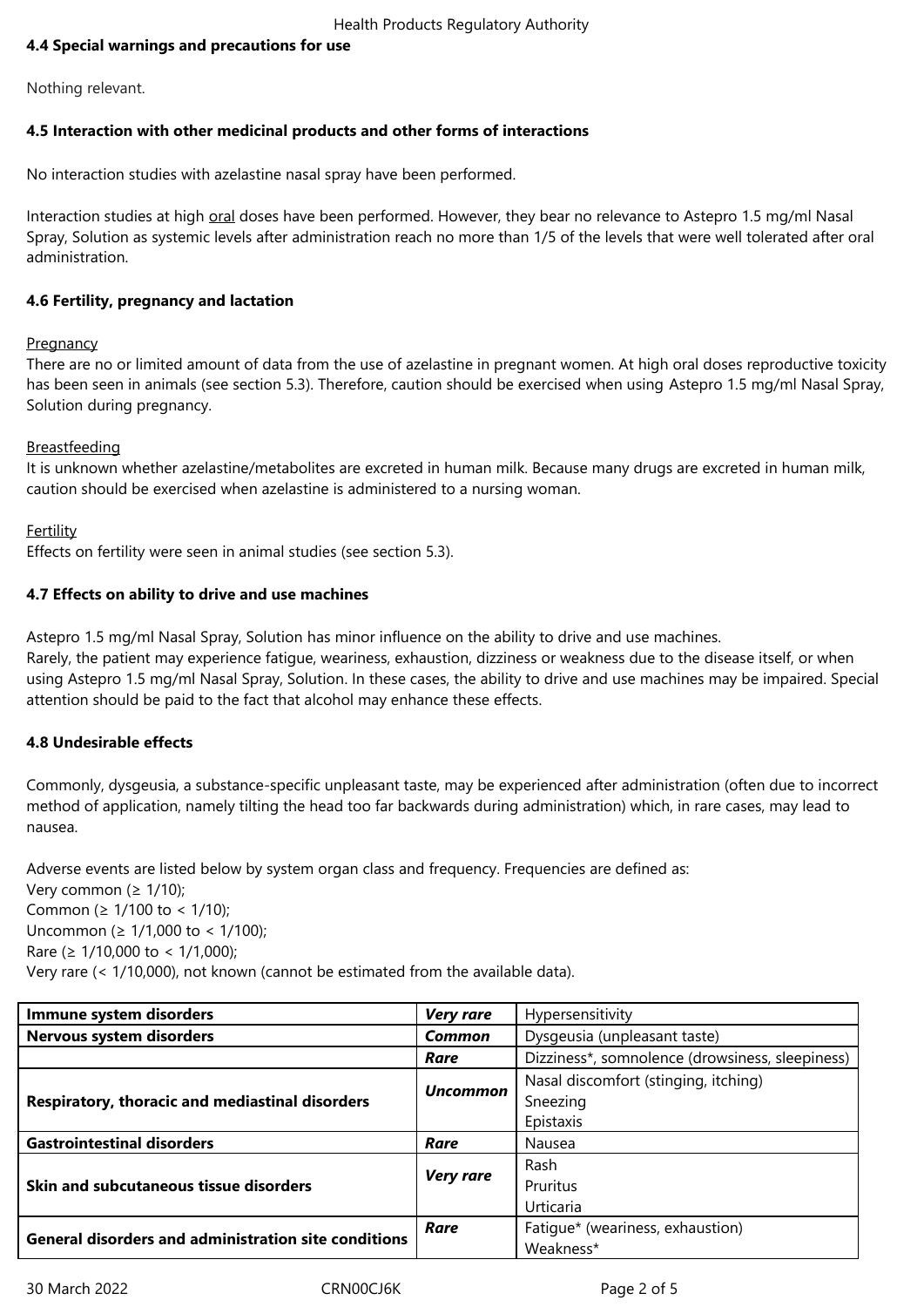### Health Products Regulatory Authority

\* may also be caused by the disease itself (see section 4.7)

## Reporting of suspected adverse reactions

Reporting suspected adverse reactions after authorisation of the medicinal product is important. It allows continued monitoring of the benefit/risk balance of the medicinal product. Healthcare professionals are asked to report any suspected adverse reactions via HPRA Pharmacovigilance, Website: www.hpra.ie

# **4.9 Overdose**

With the nasal route of administration overdose reactions are not anticipated. In the event of overdose after incidental oral uptake, disturbances of the central nervous system (including drowsiness, confusion, coma, tachycardia and hypotension) are to be expected based on the results of animal experiments. Treatment of these disorders must be symptomatic. Depending on the amount swallowed gastric lavage is recommended. There is no known antidote.

# **5 PHARMACOLOGICAL PROPERTIES**

# **5.1 Pharmacodynamic properties**

Pharmacotherapeutic group: Nasal preparations, decongestants and other nasal preparations for topical use, antiallergic agents, excl. corticosteroids. ATC code: R01AC03

Azelastine, a phthalazinone derivative is classified as a potent long-acting anti-allergic compound with selective  $H_1$ -antagonist properties. An additional anti-inflammatory effect could be detected after topical ocular administration.

Data from *in vivo* (pre-clinical) and *in vitro* studies show that azelastine inhibits the synthesis or release of the chemical mediators known to be involved in early and late stage allergic reactions, e.g. leukotrienes, histamine, PAF and serotonin.

Data from clinical studies show that azelastine nasal spray has a faster onset of action than deloratadine and nasally administered mometasone. A relief of nasal allergic symptoms is observed within 15 minutes after administration.

# **5.2 Pharmacokinetic properties**

#### *General characteristics*:

Following oral administration, azelastine is rapidly absorbed showing an absolute bioavailability of 81 %. Food has no influence on absorption. The volume of distribution is high indicating distribution predominantly to the peripheral tissues. The level of protein binding is relatively low (80 %-90 %, a level too low to give concern over drug displacement reactions).

Plasma elimination half-lives after a single dose of azelastine are approximately 20 hours for azelastine and about 45 hours for the therapeutically active metabolite N-desmethyl azelastine. Excretion occurs mainly via the faeces. The sustained excretion of small amounts of the dose in the faeces suggests that some entero-hepatic circulation takes place.

After intranasal administration of 2 sprays per nostril (0.822 mg total dose) of Azelastine S 1.5 mg/ml Nasal Spray, the mean azelastine peak plasma concentration ( $C_{\text{max}}$ ) is 409 pg/ml in healthy subjects, the mean extent of systemic exposure (AUC) is 9312 pg•hr/ml and the median time to reach  $C_{\text{max}}$  (t<sub>max</sub>) is 4 hours.

# **5.3 Preclinical safety data**

Azelastine hydrochloride displayed no sensitising potential in the guinea pig. Azelastine demonstrated no genotoxic potential in a battery of in vitro and in vivo tests, nor any carcinogenic potential in rats or mice. In male and female rats, azelastine at oral doses greater than 3.0 mg/kg/day caused a dose-related decrease in the fertility index; no substance-related alterations were found in the reproductive organs of males or females during chronic toxicity studies. Embryotoxic and teratogenic effects in rats, mice and rabbits occurred only at maternal toxic doses (for example in mice and rats at doses of 68.6 mg/kg/day).

At high oral doses in animals, 1095 times the maximum recommended intranasal human daily dose, foetal death, growth retardation and an increased incidence of skeletal abnormalities occurred during reproduction toxicity testing.

# **6 PHARMACEUTICAL PARTICULARS**

30 March 2022 CRN00CJ6K Page 3 of 5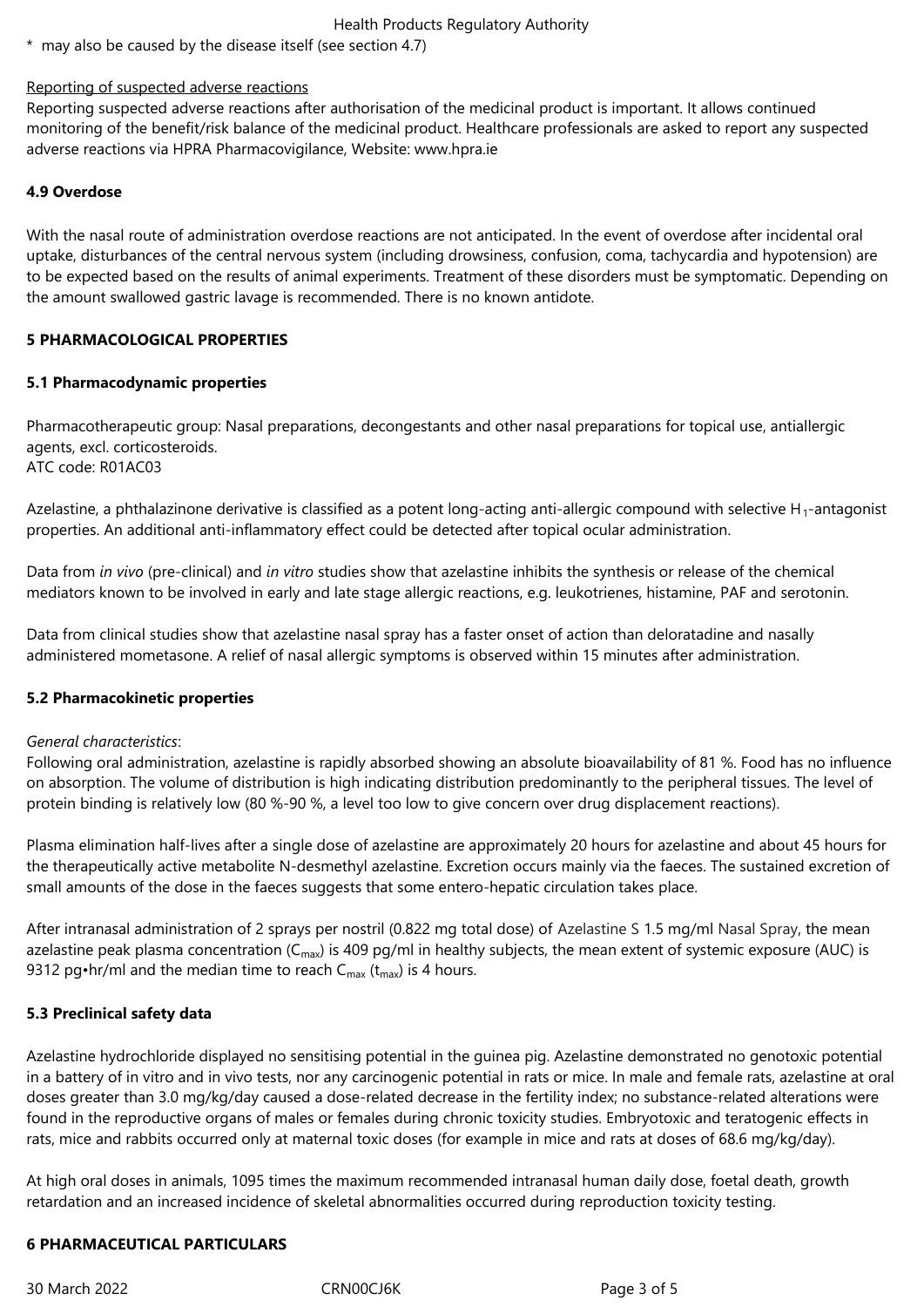# **6.1 List of excipients**

Hypromellose Sucralose (E 955) Sorbitol liquid (crystallising) Disodium edetate Sodium citrate Purified water.

# **6.2 Incompatibilities**

Not applicable.

# **6.3 Shelf life**

3 years

*In-use shelf life (after first use):* 6 months

## **6.4 Special precautions for storage**

Do not refrigerate or freeze.

# **6.5 Nature and contents of container**

Brown glass bottle fitted with a spray pump (the pump parts in contact with the solution consists of polypropylene, polyethylene, polyoxymethylene, elastomer and stainless steel): 5 ml fill volume in 10 ml bottles (as sales pack and as sample pack) 10 ml fill volume in 10 ml bottles 17 ml fill volume in 20 ml bottles 20 ml fill volume in 20 ml bottles 22 ml fill volume in 20 ml bottles

Not all pack sizes may be marketed.

# **6.6 Special precautions for disposal and other handling**

Any unused medicinal product or waste material should be disposed of in accordance with local requirements."

# **7 MARKETING AUTHORISATION HOLDER**

Mylan IRE Healthcare Limited Unit 35/36 Grange Parade Baldoyle Industrial Estate Dublin 13 Ireland

# **8 MARKETING AUTHORISATION NUMBER**

PA2010/045/001

# **9 DATE OF FIRST AUTHORISATION/RENEWAL OF THE AUTHORISATION**

Date of first authorisation: 13th September 2013

# **10 DATE OF REVISION OF THE TEXT**

30 March 2022 CRN00CJ6K Page 4 of 5